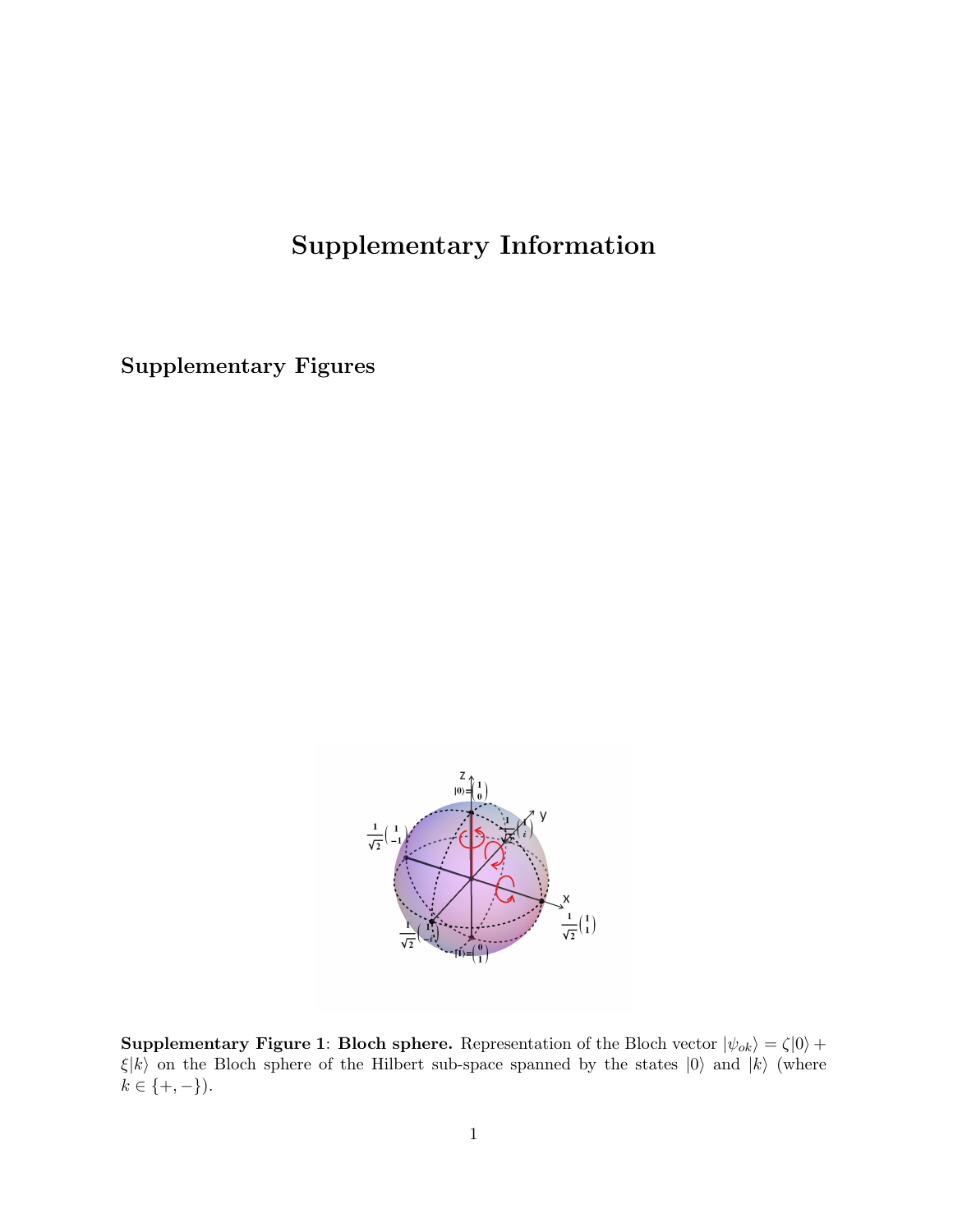## Supplementary Tables

Supplementary Table 1: Convention of basis operators. List of full set of nine basis operators building a suitable basis for the decomposition of the 3D process matrix  $\chi$  and the reduced 2D process matrix  $\chi^{(+)}$  defined in Supplementary Equation (16).

| $E_m$ | Pauli operator  | explicit expression                          | matrix                | normalization     |
|-------|-----------------|----------------------------------------------|-----------------------|-------------------|
|       |                 |                                              | representation        | factor $\alpha_m$ |
| $E_1$ | $I_{+}+I_{-}$   | $ +\rangle\langle+ + -\rangle\langle- $      | 0<br>10<br>0 Q        | $\sqrt{3/2}$      |
| $E_2$ | $\sigma_{+-}^x$ | $ +\rangle\langle- + -\rangle\langle+ $      | 0 Q                   | $\sqrt{3/2}$      |
| $E_3$ | $\sigma_{+-}^y$ | $-i +\rangle\langle- +i -\rangle\langle+ $   | $\Omega$<br>$\theta$  | $\sqrt{3/2}$      |
| $E_4$ | $\sigma_{+-}^z$ | $ +\rangle\langle+ - -\rangle\langle- $      |                       | $\sqrt{3/2}$      |
| $E_5$ | $\sigma^x_{+0}$ | $ +\rangle\langle 0 + 0\rangle\langle + $    | 001<br>0 <sub>0</sub> | $\sqrt{3/2}$      |
| $E_6$ | $\sigma^y_{+0}$ | $-i +\rangle\langle 0 +i 0\rangle\langle + $ | $\Omega$              | $\sqrt{3/2}$      |
| $E_7$ | $\sigma^x_{-0}$ | $ -\rangle\langle 0 + 0\rangle\langle - $    | 00<br>1<br>$\Omega$   | $\sqrt{3/2}$      |
| $E_8$ | $\sigma_{-0}^y$ | $-i -\rangle\langle 0 +i 0\rangle\langle - $ | $-i$                  | $\sqrt{3/2}$      |
| $E_9$ | $I_0$           | $ 0\rangle\langle 0 $                        | 0 0 0<br>000          | $\sqrt{3}$        |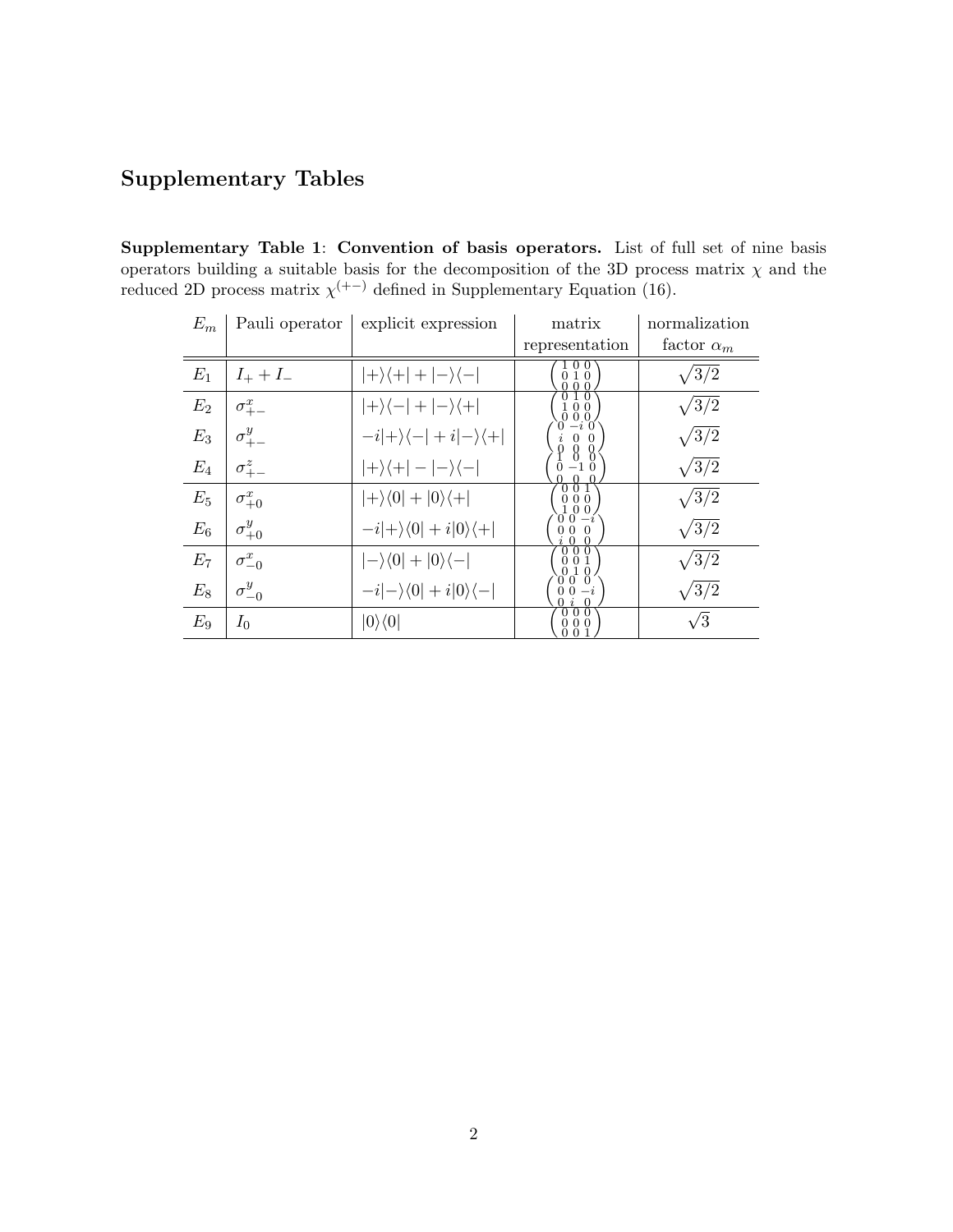Supplementary Table 2: Pulse sequence for quantum process tomography. List of the full set of nine basis states employed for QPT in this work. In the third column EXC means state initialization into the  $m_s = 0$  state by optical pumping via a  $\sim 4 \mu s$  long pulse of excitation light). The  $(\tau)_{ijk}$  signify a microwave *i*-pulse of length  $\tau$  on the j to k transition. DET means projective readout of the  $m_s = 0$  population via ~ 300 ns of excitation light and simultaneous fluorescence detection.

| $\Psi_i$ | explicit expression                          | initialization                                                                              | projective readout                                          |
|----------|----------------------------------------------|---------------------------------------------------------------------------------------------|-------------------------------------------------------------|
| $\Psi_1$ |                                              | $\overline{\text{EXC}} + \pi_{\bar{y}0+}$                                                   | $\pi_{y0+} + \overline{\text{DET}}$                         |
| $\Psi_2$ |                                              | $\text{EXC} + \pi_{\bar{y}0-}$                                                              | $\pi_{y0-} + \text{DET}$                                    |
| $\Psi_3$ | $ 0\rangle$                                  | EXC                                                                                         | DET                                                         |
| $\Psi_4$ | $( 0\rangle +  +\rangle)$                    | $\overline{\text{EXC} + \left(\frac{\pi}{2}\right)}_{\bar{y}0+}$                            | $\left(\frac{\pi}{2}\right)_{y0+} + \text{DET}$             |
| $\Psi_5$ | $\frac{1}{\sqrt{2}}( 0\rangle + i +\rangle)$ | $\text{EXC} + \left(\frac{\pi}{2}\right)_{\bar{\mathrm{x}}0+}$                              | $\left(\frac{\pi}{2}\right)_{x0+} + \text{DET}$             |
| $\Psi_6$ | $\frac{1}{\sqrt{2}}( 0\rangle +  -\rangle)$  | $\overline{\text{EXC} + \left(\frac{\pi}{2}\right)}_{\bar{y}0-}$                            | $\left(\frac{\pi}{2}\right)_{\text{y0}-} + \text{DET}$      |
| $\Psi_7$ | $( 0\rangle + i -\rangle)$                   | $\text{EXC} + \left(\frac{\pi}{2}\right)_{\bar{x}0-}$                                       | $\left(\frac{\pi}{2}\right)_{\rm x0-} + {\rm DET}$          |
| $\Psi_8$ | $( +\rangle +$<br>$\frac{1}{\sqrt{2}}$       | $\overline{\text{EXC} + (\frac{\pi}{2})}_{\bar{y}0+} + \pi_{\bar{y}0-}$                     | $\pi_{y0-} + \left(\frac{\pi}{2}\right)_{y0+} + \text{DET}$ |
| $\Psi_9$ | $\frac{1}{\sqrt{2}}( +\rangle+i -\rangle)$   | $\text{EXC}+\left(\frac{\pi}{2}\right)_{\bar{y}0+}+\frac{\pi_{\bar{x}0-}}{\pi_{\bar{x}0-}}$ | $\pi_{x0-} + (\frac{\pi}{2})_{y0+} + \text{DET}$            |

Supplementary Table 3: Microwave pulse convention. Definition of the rotation operators of the Bloch vector on the respective Hilbert sub-space spanned by either  $|0\rangle$  and  $|+\rangle$  or  $|0\rangle$ and  $|-\rangle$ . The phase factor is acquired starting from the  $|0\rangle$  state.

| MW pulse phase                         | pulse type            | state transformation                                                                            | pulse type            | state transformation                                                                         |
|----------------------------------------|-----------------------|-------------------------------------------------------------------------------------------------|-----------------------|----------------------------------------------------------------------------------------------|
| $\sin(\omega_{0\pm}t)$                 | $(\pi/2)_{x0+}$       | $\begin{pmatrix} 0 & \sqrt{2} & 0 \\ -i & 0 & 1 \end{pmatrix} / \sqrt{2}$                       | $(\pi/2)_{x0-}$       | $\begin{pmatrix} \sqrt{2} & 0 & 0 \\ 0 & 1 & -i \end{pmatrix} / \sqrt{2}$                    |
| $\sin(\omega_0 \pm t + \pi)$           | $(\pi/2)_{\bar{x}0+}$ | $0\sqrt{2}0$                                                                                    | $(\pi/2)_{\bar{x}0-}$ | $\left(\begin{smallmatrix}\sqrt{2} & 0 & 0 \\ 0 & 1 & i \end{smallmatrix}\right) / \sqrt{2}$ |
| $\sin(\omega_0 \pm t + \frac{\pi}{2})$ | $(\pi/2)_{y0+}$       | $/\sqrt{2}$<br>$\left( \begin{array}{cc} 1 & 0 & \sqrt{2} & 0 \\ 0 & 1 & 0 \end{array} \right)$ | $(\pi/2)_{y0-}$       | $\binom{\sqrt{2} & 0 & 0}{0 & 1 & 1} / \sqrt{2}$                                             |
| $\sin(\omega_0 \pm t - \frac{\pi}{2})$ | $(\pi/2)_{\bar{y}0+}$ | / $\sqrt{2}$<br>$0\sqrt{2}0$                                                                    | $(\pi/2)_{\bar{y}0-}$ | $1/\sqrt{2}$                                                                                 |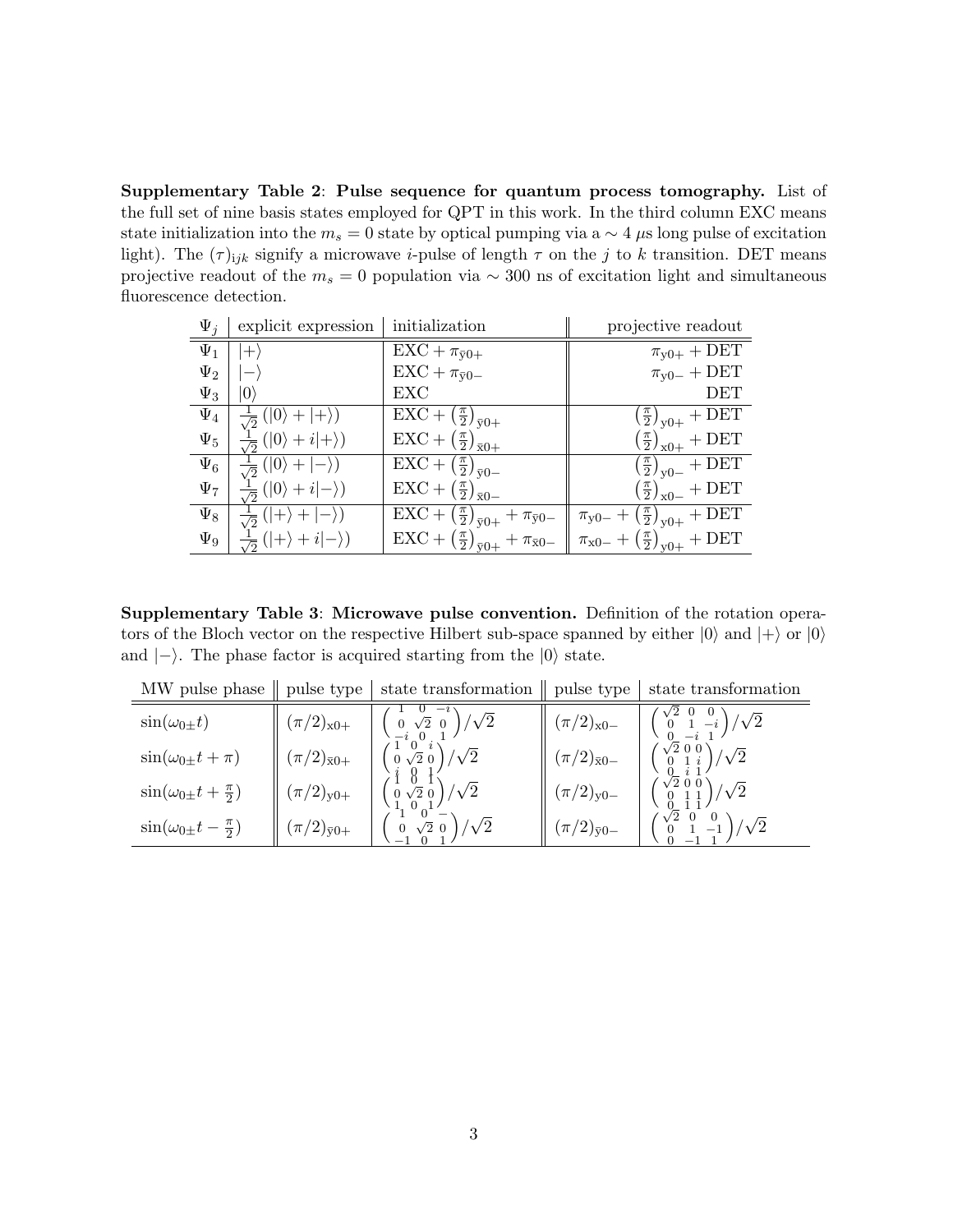## Supplementary Notes

#### Supplementary Note 1: Quantum process tomography

Quantum process tomography provides a means of determining the process matrix of an unknown quantum process acting on a quantum state [3]. It allows for the determination of the fidelity with which a specific quantum operation is performed experimentally in comparison to the theoretical, ideal process. Consider a general initial mixed quantum state

$$
\rho^{\text{in}} = \sum_{k} p_k |k\rangle\langle k| \tag{1}
$$

(where the states  $|k\rangle \in \mathcal{H}^d$ ,  $0 \leq p_k \leq 1$  and  $\sum_k p_k = 1$ ). An arbitrary operation  $\mathcal E$  acting on that state

$$
\rho^{\text{in}} \longrightarrow \mathcal{E}(\rho^{\text{in}}) = \rho^{\text{out}} \tag{2}
$$

can be described by a quantum process matrix  $\chi_{mn}$  generating the final state

$$
\rho^{\text{out}} = \mathcal{E}(\rho^{\text{in}}) = \sum_{mn} \chi_{mn} E_m \rho^{\text{in}} E_n^{\dagger}
$$
\n(3)

where  $\{E_m\} \in \mathcal{SU}(d)$  represent a full set of orthogonal basis operators. The fidelity of the quantum process is then given by the overlap between the experimentally performed transformation  $\mathcal E$  and the theoretically ideal transformation U as

$$
\mathcal{F}(\mathcal{E}, U) = \text{Tr}(\chi_{\text{exp}} \chi_{\text{theo}}) \tag{4}
$$

with the experimental and theoretical representation of the process matrix  $\chi_{\rm exp}$  and  $\chi_{\rm theo}$ , respectively [1]. Since we reconstruct the fidelity of an intrinsically fault-tolerant quantum gate by means of standard QPT based on relatively vulnerable dynamical phase shifts, it is instructive to normalize the fidelity of the *i*-th quantum gate  $\mathcal{F}_i$  obtained over standard QPT with respect to the fidelity of the QPT operation itself  $\mathcal{F}_{Id}$  (i.e. an "empty" QPT run without quantum gate). Thus we obtain the relative fidelities

$$
\widetilde{\mathcal{F}}_i(\mathcal{E}, U) = \frac{\mathcal{F}_i}{\mathcal{F}_{\text{Id}}} \tag{5}
$$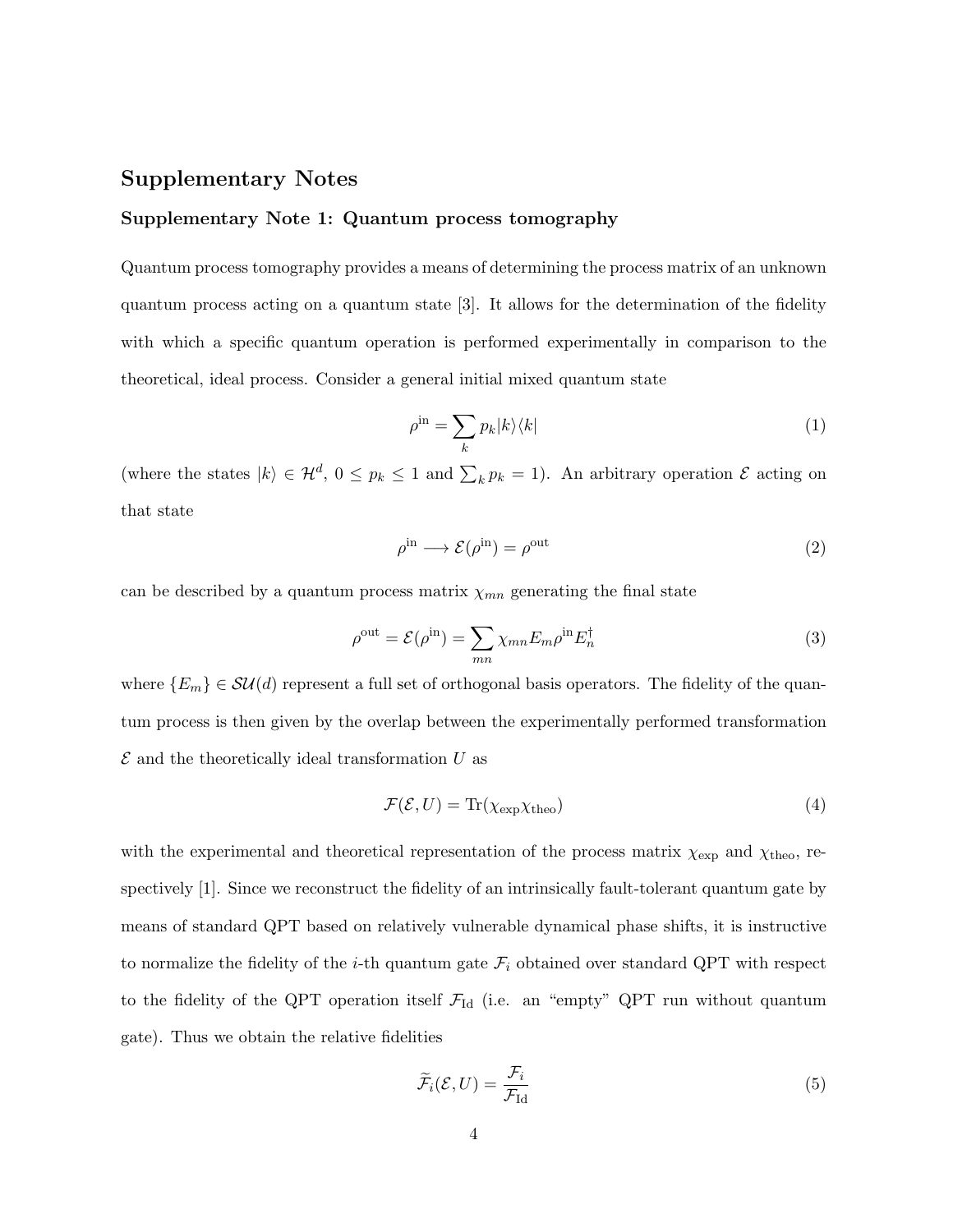as a sensible means for benchmarking the quantum gate performance achieved in this work.

#### Supplementary Note 2: Theoretical concept of the QPT procedure

Quantum process tomography is performed in  $d^4$  runs, in each of which the system has to be initialized into a (quasi-)pure state  $|\Psi_j\rangle \in \{|\Psi_1\rangle, |\Psi_2\rangle, ..., |\Psi_j\rangle\}$ , where the  $d^2$  states  $|\Psi_j\rangle$  are chosen such that the corresponding density matrices  $\rho_j = |\Psi_j\rangle\langle\Psi_j|$  form a basis for the space of matrices:

$$
\rho = \sum_{j} q_{j} \rho_{j} = \sum_{j} q_{j} |\Psi_{j}\rangle\langle\Psi_{j}|.
$$
\n(6)

Now, for each of the  $d^4$  runs the unknown quantum process performs the transformation  $\mathcal E$  on the full set of basis states  $\rho_j^{\text{in}}$   $(j = 1, ..., 9)$ :

$$
\rho_j^{\text{in}} \longrightarrow \mathcal{E}(\rho_j^{\text{in}}) = \rho^{\text{out}} \tag{7}
$$

In order to find an expression for the unknown transformation characterized by the process matrix  $\chi_{mn}$  we decompose both  $\mathcal{E}(\rho_j^{\text{in}})$  and  $E_m \rho_j^{\text{in}} E_n^{\dagger}$  in the chosen state basis  $\rho_k = |\Psi_k\rangle \langle \Psi_k|$ :

$$
\mathcal{E}(\rho_j^{\text{in}}) = \sum_k \lambda_{jk} \rho_k \tag{8}
$$

$$
E_m \rho_j^{\text{in}} E_n^{\dagger} = \sum_k \beta_{jk}^{mn} \rho_k . \tag{9}
$$

In general, the coefficients  $\lambda_{jk}$  and  $\beta_{jk}^{mn}$  are complex. While the  $\beta_{jk}^{mn}$  are to be determined theoretically on the basis of the formerly defined set of  $E_m$  and  $\Psi_j$ , the  $\lambda_{jk}$  are reconstructed from experimental results. We can construct the theoretical and experimental  $\lambda_{jk}$  by solving the linear system of equations for the observable

$$
\mathcal{O}_{pj} = \langle \Psi_p | \mathcal{E}(\rho_j^{\text{in}}) | \Psi_p \rangle = \sum_k \lambda_{jk} \langle \Psi_p | \rho_k | \Psi_p \rangle = \sum_k \lambda_{jk} | \langle \Psi_p | \Psi_k \rangle |^2 \tag{10}
$$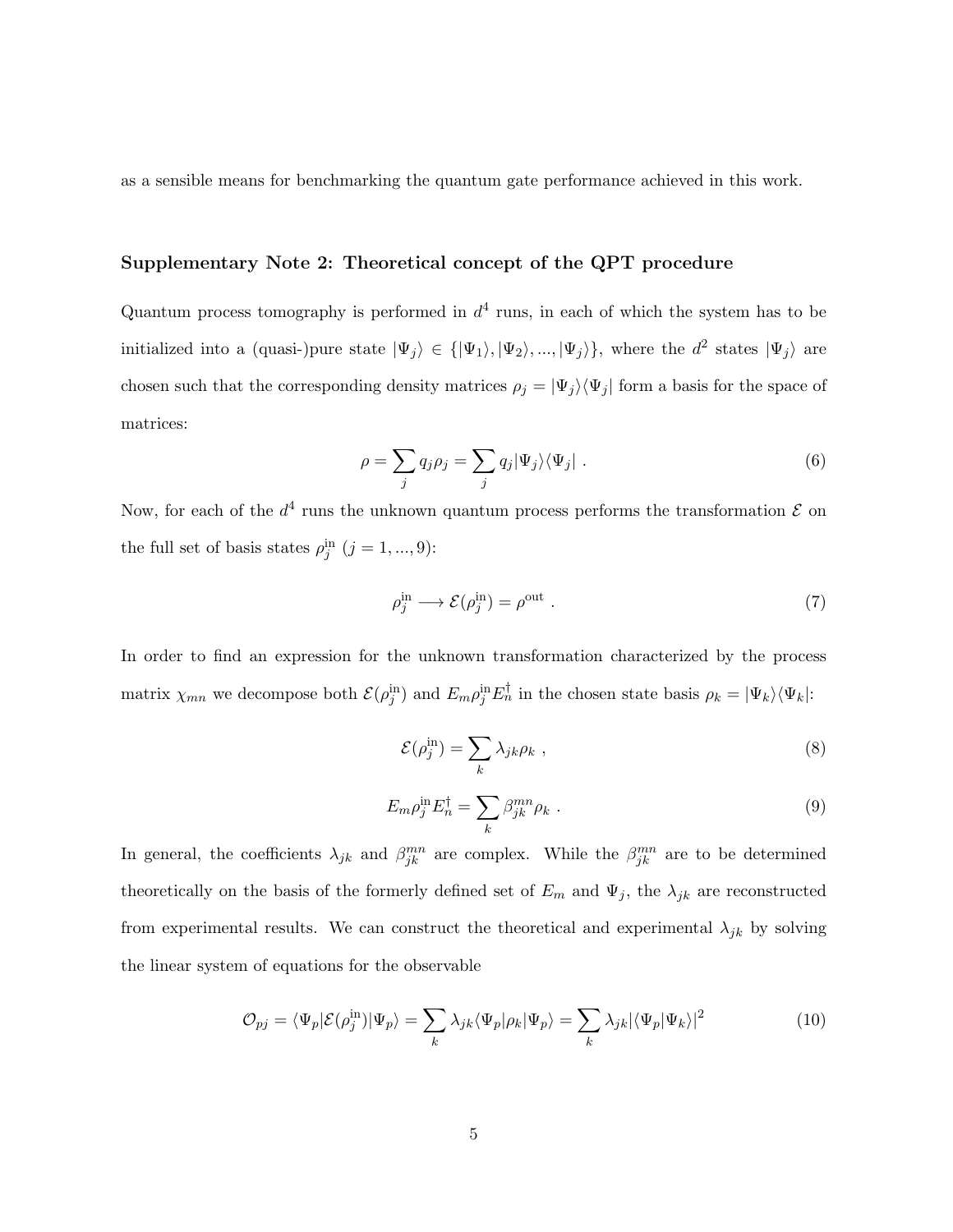corresponding to the  $d^2$  projective measurements on the complete set of projection bases states  $\Psi_p$ . Analogously, we can determine the  $\beta_{jk}^{mn}$  by solving the respective linear system of equations

$$
\langle \Psi_p | E_m \rho_j^{\text{in}} E_n^{\dagger} | \Psi_p \rangle = \sum_k \beta_{jk}^{mn} \langle \Psi_p | \rho_k | \Psi_p \rangle = \sum_k \beta_{jk}^{mn} | \langle \Psi_p | \Psi_k \rangle |^2 \ . \tag{11}
$$

Combining both Supplementary Equation (8) and Supplementary Equation (9) we obtain

$$
\mathcal{E}(\rho_j^{\text{in}}) = \sum_{mn} \chi_{mn} E_m \rho_j^{\text{in}} E_n^{\dagger} = \sum_{mn} \chi_{mn} \sum_k \beta_{jk}^{mn} \rho_k = \sum_k \lambda_{jk} \rho_k \tag{12}
$$

In fact, this relation holds for each  $\rho_k$  separately, so we may write

$$
\sum_{mn} \chi_{mn} \beta_{jk}^{mn} = \lambda_{jk} \tag{13}
$$

If we now compute for every  $\rho_j$  the components  $\kappa_{jk}^{mn}$  as the generalized inverse of  $\beta_{jk}^{mn}$ 

$$
\sum_{mn} \chi_{mn} \underbrace{\sum_{jk} \beta_{jk}^{mn} \kappa_{jk}^{pq}}_{=\delta_{mp} \delta_{nq}} = \sum_{jk} \kappa_{jk}^{pq} \lambda_{jk}
$$
\n(14)

we can find an explicit expression for the process matrix

$$
\chi_{mn} = \sum_{jk} \kappa_{jk}^{mn} \lambda_{jk} \tag{15}
$$

given in the basis of the generators  $E_m$ ,  $E_n$ .

## Supplementary Note 3: Theoretical and experimental choice of basis states and projection operators

For the quantum process tomography the basis operators  $E_k$  have to be chosen suitably. In a minimal setting these ought to be a full set of 8 generators of the  $SU(3)$ , the so called the Gell-Mann matrices. These matrices need to be Hermitian, traceless  $(\text{Tr}(E_i) = 0)$  and satisfy  $Tr(E_iE_j) = 2\delta_{ij}$ . For the NV<sup>-</sup> ground state triplet the suggested set is presented in Supplementary Table 1. Here, we suggest a set of nine generators  $E_m$  of the  $\mathcal{U}(3)$ , as in this representation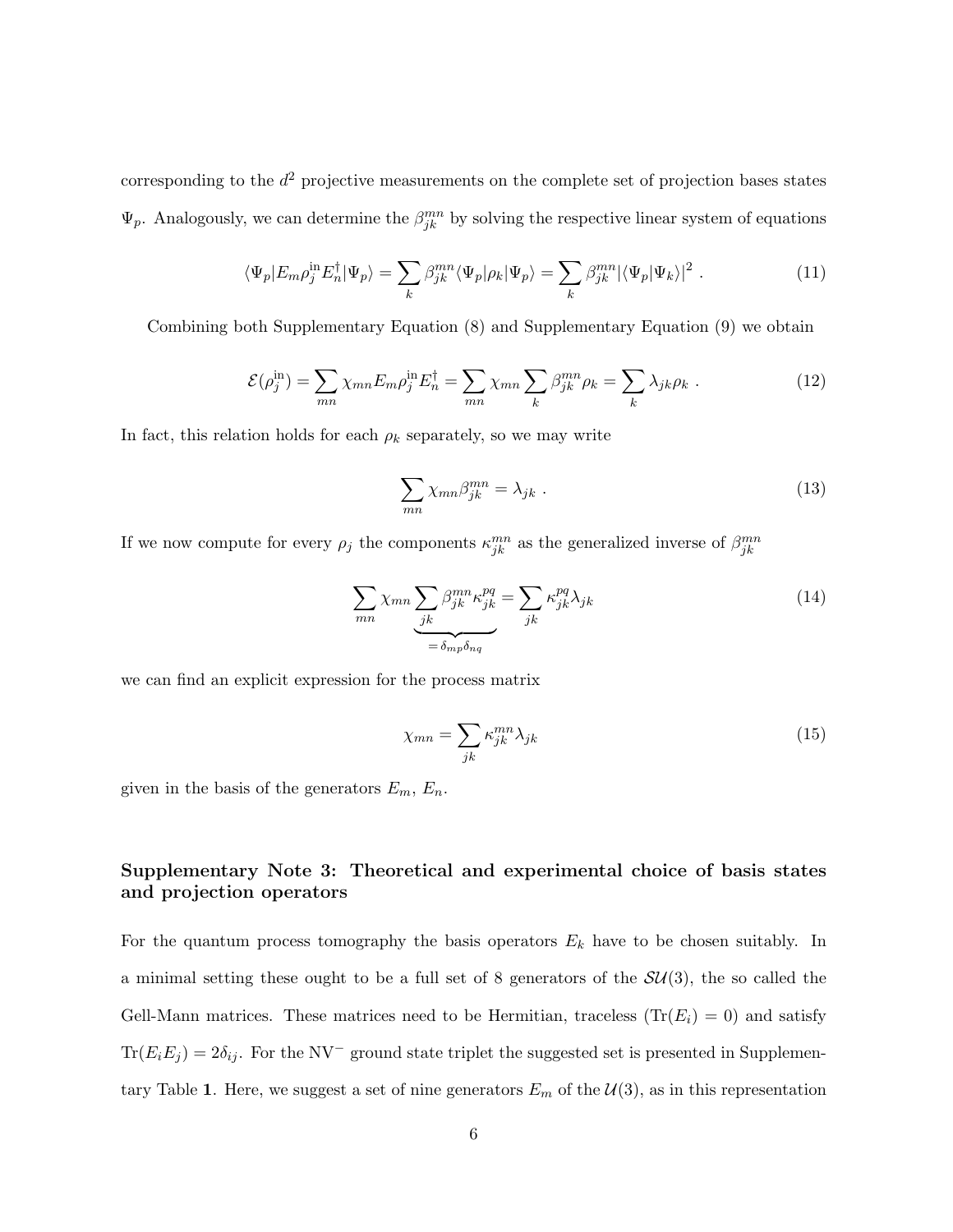the 4  $\times$  4 process matrix  $\chi$ <sup>(+-)</sup> acting only in the Hilbert subspace  $\mathcal{H}^2$  spanned by the computational states  $|+\rangle$  and  $|-\rangle$  can be immediately extracted from the full 9 × 9 process matrix  $\chi$ as

$$
\chi^{(+-)} = \left( Tr \{ \widehat{\chi}^{(+-)} \} \right)^{-1} \cdot \widehat{\chi}^{(+-)} \ . \tag{16}
$$

with

$$
\widehat{\chi}^{(+-)} = \sum_{m,n=1}^{4} \text{Tr}\{|e_m\rangle\langle e_n|\chi_{mn}\} \cdot |e_m\rangle\langle e_n| \tag{17}
$$

where the  $|e_m\rangle = (0, 0, ..., \delta_{im}, ..., 0) \in \mathbb{R}^4$  are unit vectors. The operators  $E_2$  to  $E_8$  are effectively Pauli operators acting only on a two-dimensional subspace of the total state space. The first and the ninth generator are chosen as (a suitable linear combination of) sub-space identity operators  $I_+$ ,  $I_-$  and  $I_0$ .

The respective set of proposed basis states  $\Psi_j$  is given in Supplementary Table 2. These states of the NV<sup>−</sup> ground state triplet are to be prepared on the basis of microwave Rabi pulses applied to the  $|0\rangle$  to  $|+\rangle$  and the  $|0\rangle$  to  $|-\rangle$  transitions inducing rotations of the Bloch vectors on the two coupled Bloch sub-spheres spanned by the states  $|0\rangle \& |+\rangle$  and  $|0\rangle \& |-\rangle$ , respectively (cf. Supplementary Figure 1). An initial Bloch vector  $|\psi\rangle$  is rotated to state  $|\psi'\rangle$  upon application of a Rabi pulse  $R_{0k}$  following  $|\psi'\rangle_{0k} = R_{0k}|\psi\rangle_{0k}$ , where  $|\psi\rangle_{0k} \in \mathcal{H}^2 = {\{\zeta|0\}} + {\xi|k}\rangle \mid \zeta, \xi \in \mathbb{C}$ . Here, we want to employ the following convention for dynamic phase shifts induced by resonant microwave pulses of length  $\tau = \beta/\Omega(t)$  on either of the  $|0\rangle \leftrightarrow |+\rangle$  and the  $|0\rangle \leftrightarrow |-\rangle$  transition:

$$
R_{0+}(\alpha,\beta) = \begin{pmatrix} \cos(\beta/2) & 0 & -ie^{-i\alpha}\sin(\beta/2) \\ 0 & 1 & 0 \\ -ie^{i\alpha}\sin(\beta/2) & 0 & \cos(\beta/2) \end{pmatrix}
$$
 (18)

$$
R_{0-}(\alpha,\beta) = \begin{pmatrix} 1 & 0 & 0 \\ 0 & \cos(\beta/2) & -e^{-i\alpha}\sin(\beta/2) \\ 0 & e^{i\alpha}\sin(\beta/2) & \cos(\beta/2) \end{pmatrix}
$$
(19)

where  $\beta$  determines the rotation angle and  $\alpha$  the rotation axis. An x pulse is considered a microwave sine pulse, an  $\bar{x}$  pulse has a relative phase shift of  $\alpha = +\pi$ , a y pulse a phase shift of  $\alpha = +\frac{\pi}{2}$ , and a  $\bar{y}$  pulse a phase shift of  $\alpha = -\frac{\pi}{2}$  $\frac{\pi}{2}$ . Explicit expressions for the rotation matrices of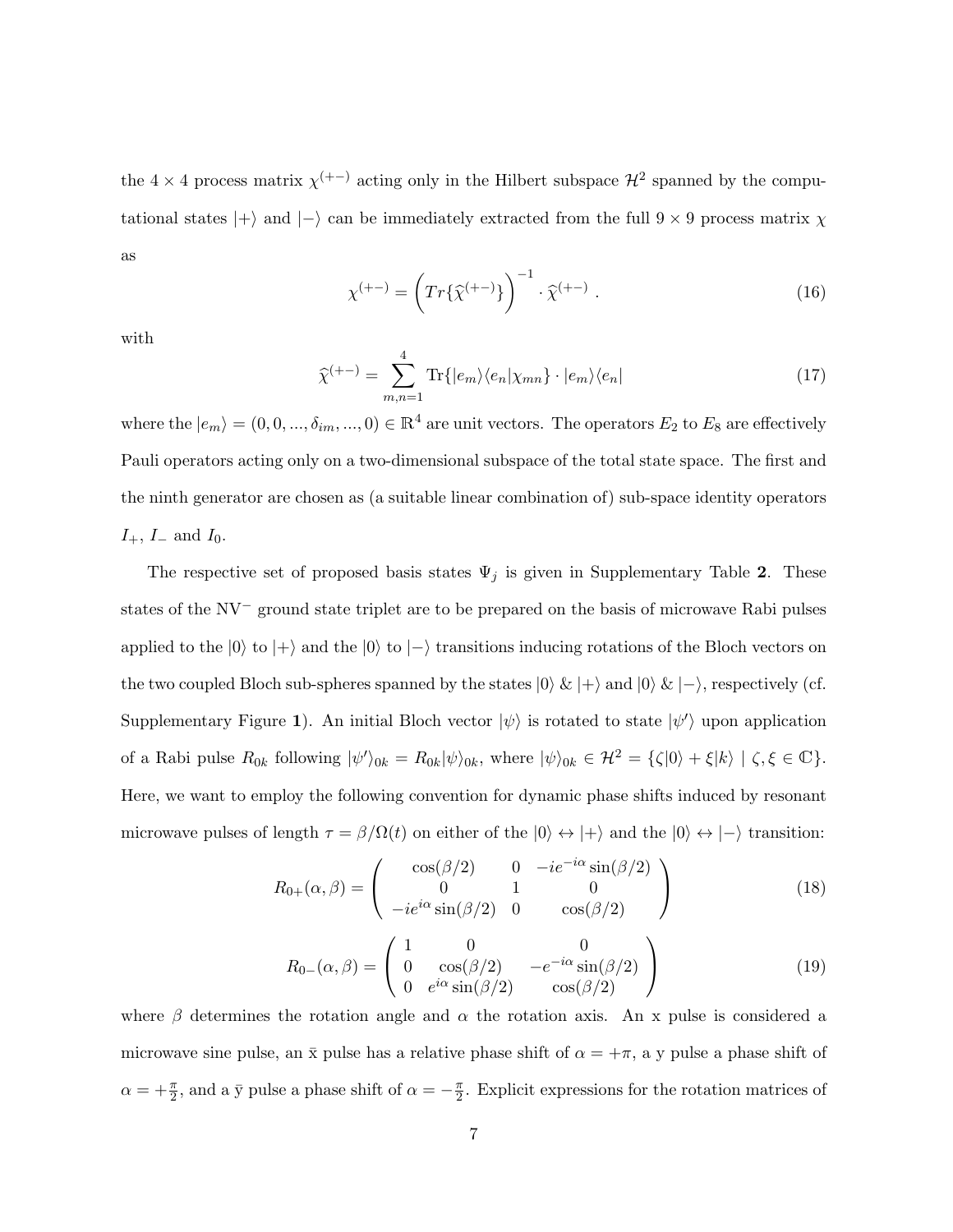the respective pulses are shown in Supplementary Table 3. These sub-space rotation operations can be conveniently visualized on two coupled sub-space Bloch spheres. Supplementary Figure 1 shows the sub-space Bloch sphere spanned by the states  $|0\rangle$  and  $|+\rangle$ . Bear in mind that as the two sub-space Bloch spheres are coupled, global phase factors arising due to rotations on a subspace Bloch sphere are not negligible; indeed, they are relative phase factors on the respective generalized eight-dimensional Bloch sphere comprising both sub-space Bloch spheres.

The corresponding experimental preparation routines for the set of basis states  $\psi_j$  are proposed along with their corresponding projective readout sequences in the third and forth column of Supplementary Table 2, respectively. In the case of the NV<sup>−</sup> centre the state initialization is always performed by optical pumping into the  $|0\rangle$  state followed by a suitable combination of microwave  $\pi$  and  $\frac{\pi}{2}$  pulses. The projective readout follows the reverse scheme projecting the obtained state  $\rho^{\text{out}}$  back onto the  $|0\rangle$  basis. This allows for the reconstructed of the decomposition of  $\rho^{\text{out}}$  in the basis of  $\rho_j$ .

#### Supplementary Note 4: Maximum likelihood estimation procedure

In order to extract the experimentally obtained process fidelity we fit the experimental data with a proper theoretical model by means of a maximum likelihood estimation (MLE) procedure. For this purpose the maximum likelihood function

$$
f(\vec{q}) = \sum_{j,p} \left( \langle \Psi_p | \mathcal{E}(\rho_j^{\text{in}}) | \Psi_p \rangle - \sum_{m,n} \chi_{mn}(\vec{q}) \langle \Psi_p | E_m | \Psi_j \rangle \langle \Psi_j | E_n | \Psi_p \rangle \right)^2
$$
\n
$$
- \Lambda \left( \sum_{m,n,r} \chi_{mn}(\vec{q}) \operatorname{Tr} \left( \alpha_m \alpha_r \alpha_n E_m E_r E_n \right) - \delta_{r,1} \right)
$$
\n(20)

is to be minimized, where  $\Lambda$  is a Lagrange multiplier and  $\delta_{r,1}$  the Kronecker delta. The  $\alpha_m$ are normalization factors (see Supplementary Table 1) that allow for an direct extraction of the process matrix  $\chi^{(+-)} \in \mathcal{H}^2$  (defined on the computational state space) from the fitted process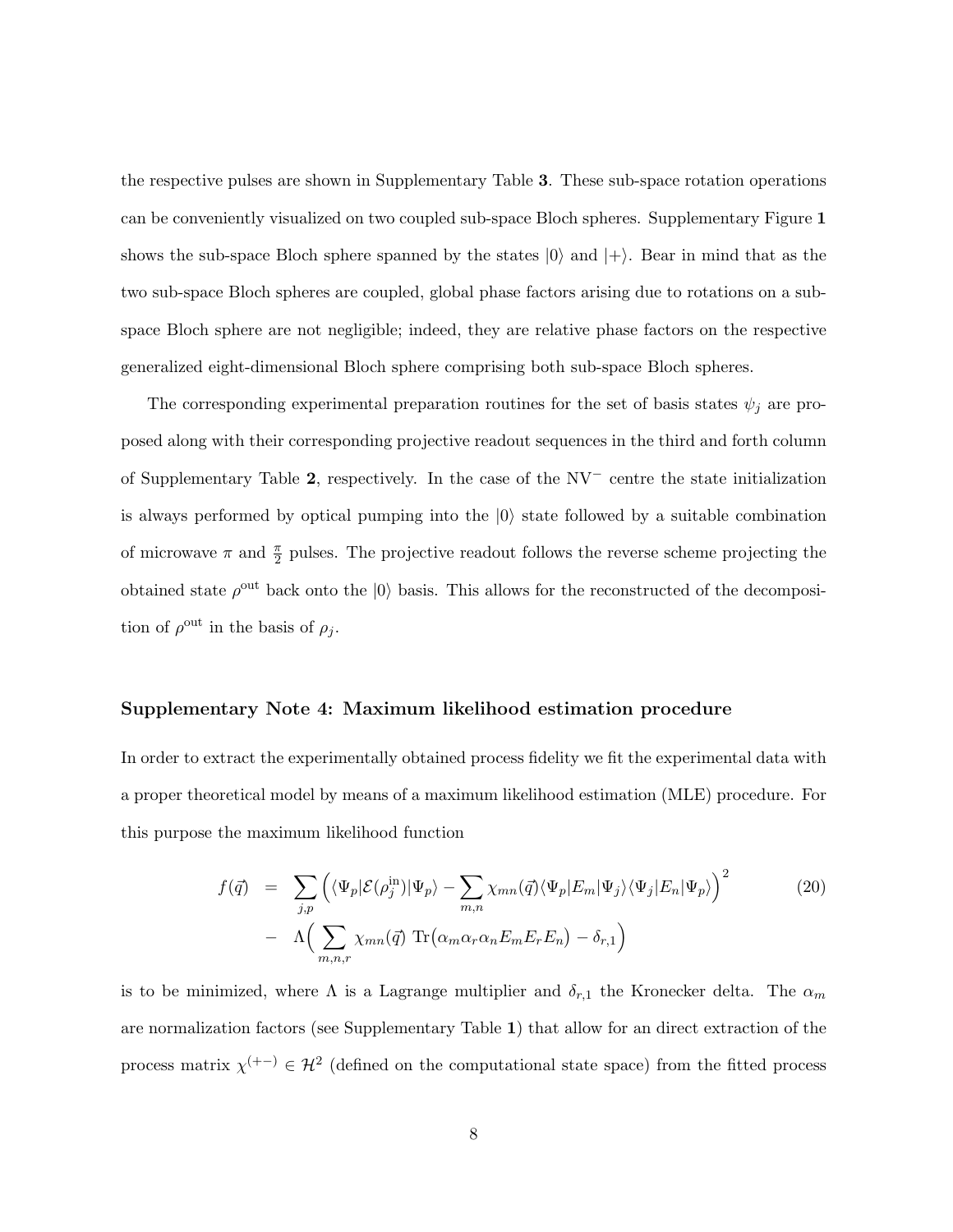matrix  $\chi^{(+-0)} \in \mathcal{H}^3$  (defined on the total system space) as stated in Supplementary Equation (16). The first term in Supplementary Equation (20) ensures hermiticity, while the second term sets the degree of positivity by means of a Lagrange mulitiplier Λ. Trace-preservation of the process matrix is satisfied per constructionem by the parametrized representation

$$
\chi(\vec{q}) = \frac{Q^{\dagger}(\vec{q})Q(\vec{q})}{\text{Tr}\{Q^{\dagger}(\vec{q})Q(\vec{q})\}}\tag{21}
$$

or element-wise

$$
\chi_{mn}(\vec{q}) = \left(\sum_{m',n'} \sum_{k} \delta_{m',n'} (Q_{km'})^* Q_{kn'}\right)^{-1} \cdot \left(\sum_{k} (Q_{km})^* Q_{kn}\right)
$$
(22)

where the compelx valued matrix  $Q(\vec{q})$  is a triangular matrix parametrized by a real valued vector  $\vec{q}$  containing  $d^4 - d^2$  elements. For the present case of  $d = 3$  the  $Q(\vec{q})$  matrix can be written as

$$
Q(\vec{q}) = \begin{pmatrix} q_1 & 0 & 0 & 0 & 0 & 0 & 0 & 0 & 0 & 0 \\ q_2 + iq_{10} & q_{18} & 0 & 0 & 0 & 0 & 0 & 0 & 0 \\ q_3 + iq_{11} & q_{19} + iq_{26} & q_{33} & 0 & 0 & 0 & 0 & 0 & 0 \\ q_4 + iq_{12} & q_{20} + iq_{27} & q_{34} + iq_{40} & q_{46} & 0 & 0 & 0 & 0 & 0 \\ q_5 + iq_{13} & q_{21} + iq_{28} & q_{35} + iq_{41} & q_{47} + iq_{52} & q_{57} & 0 & 0 & 0 & 0 \\ q_6 + iq_{14} & q_{22} + iq_{29} & q_{36} + iq_{442} & q_{48} + iq_{53} & q_{58} + iq_{62} & q_{66} & 0 & 0 & 0 \\ q_7 + iq_{15} & q_{23} + iq_{30} & q_{37} + iq_{44} & q_{49} + iq_{54} & q_{59} + iq_{63} & q_{67} + iq_{70} & q_{73} & 0 & 0 \\ q_8 + iq_{16} & q_{24} + iq_{31} & q_{38} + iq_{44} & q_{50} + iq_{55} & q_{60} + iq_{64} & q_{68} + iq_{71} & q_{74} + iq_{76} & q_{78} & 0 \\ q_9 + iq_{17} & q_{25} + iq_{32} & q_{39} + iq_{45} & q_{51} + iq_{56} & q_{61} + iq_{65} & q_{69} + iq_{72} & q_{75} + iq_{70} & q_{74} \end{pmatrix} \tag{23}
$$

where  $\vec{q} = (q_1, q_2, q_3, \dots, q_{81})$  denotes the set of 81 fit parameters. In principle a suitable set of start values  $\vec{q}_0$  for the iterative fit could be extracted from  $\tilde{\chi}^{\text{exp}}$  obtained from the raw experimental data. Practically, however, in the case of  $d > 2$  the reverse element-wise dependence of Supplementary Equation (22), i.e.  $Q_{kn}$  as a function of the  $\tilde{\chi}_{mn}^{\text{exp}}$  is non-trivial:

$$
Q_{kn}(\tilde{\chi}_{mn}^{\text{exp}}) = ? \longrightarrow \vec{q_0}.
$$
\n(24)

Once an explicit expression for Supplementary Equation (24) is found we might initialize the start value set to  $\vec{q_0}$  based on  $\tilde{\chi}_{mn}^{exp}$ . For  $d=2$  an explicit solution for the start parameter set  $\vec{q_0}(\tilde{\chi}_{mn}^{\text{exp}})$  exists (see [2]). To the best of our knowledge there has not been presented a closed-form expression for  $d > 2$  in the literature until now. For our present case of  $d = 3$  the relation in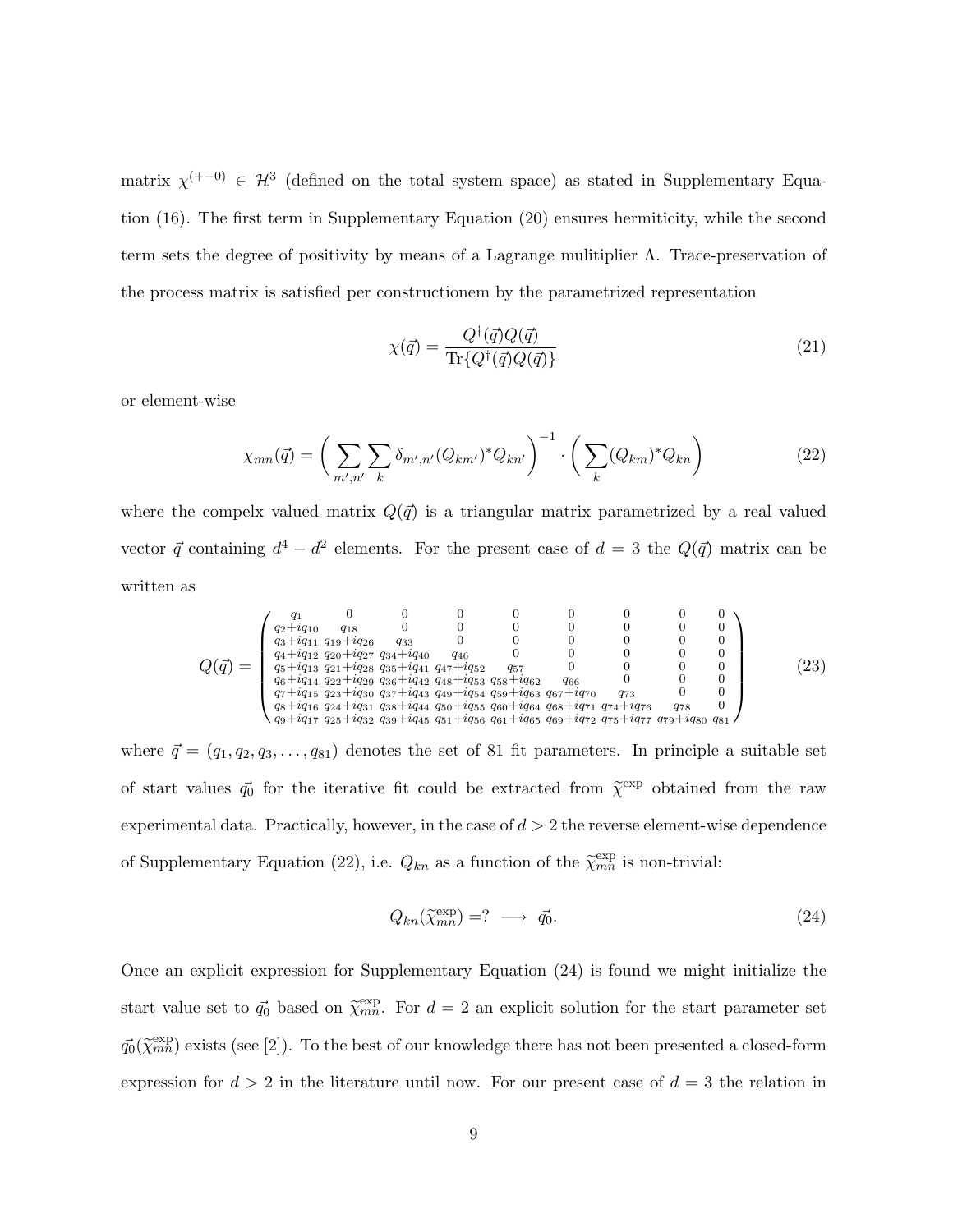Supplementary Equation (24) is highly non-trivial to compute. Thus, in this work we chose to find a start parameter set  $\vec{q_0}$  as follows: First, we approximate the experimentally obtained  $\tilde{\chi}_{mn}^{\text{exp}}$ by a positive definite version of that matrix through substitution of the (anyway small) negative diagonal entries in the diagonalized form of  $\vec{q_0}(\tilde{\chi}_{mn}^{exp})$  by suitably small, but positive values) and subsequently performing a Cholesky decomposition. From the lower unit triangular matrix of the Cholesky decomposition we can extract a start value set  $\vec{q}_0$  for the maximum likelihood estimation procedure.

### Supplementary Note 5: Data Evaluation and error estimation for maximum likelihood fit of  $\chi$  and  $\mathcal F$

Due to the complex relation between the measured data and the final process matrix  $\chi$  and the fidelity  $\mathcal F$  the error calculation is non-trivial. Therefore, a Monte Carlo based error estimation method is employed here. The observables, i.e. the projective readout data from Supplementary Equation (10) are fitted by Gaussian distributions and the mean value  $\mathcal{O}_{pj}$  and standard deviation  $\sigma_{\mathcal{O}_{pj}}$  of each observable fit is extracted. From a normally distributed set of Monte Carlo sampled observable values we obtain the corresponding distribution for the  $\lambda_{jk}$  coefficients and can extract mean value  $\overline{\lambda}_{jk}$  and standard deviation  $\sigma_{\lambda_{jk}}$  for each of the 81  $\lambda_{jk}$ . From a normally distributed Monte Carlo sampled set of each of the 81  $\lambda_{jk}$  coefficients we obtain a distribution for the  $\chi_{mn}^{\text{raw}}$  elements and can extract 81 mean values  $\overline{\chi}_{mn}^{\text{raw}}$  and standard deviations  $\sigma_{\chi_{mn}^{\text{raw}}}$  as well as a mean process matrix

$$
\overline{\chi}^{\text{raw}} = \sum_{m,n=1}^{9} \text{Tr}\{|e_m\rangle\langle e_n|\overline{\chi}_{mn}^{\text{raw}}\}\cdot |e_m\rangle\langle e_n| \tag{25}
$$

where the  $|e_m\rangle = (0, 0, ..., \delta_{im}, ..., 0) \in \mathbb{R}^9$  are unit vectors.

Now the raw data process matrix  $\bar{\chi}^{\text{raw}}$  is subject to the MLE procedure described above (where the start parameter set is derived from the mean process matrix:  $\chi(\vec{q_0}(\bar{\chi}^{\text{raw}}))$ ) delivering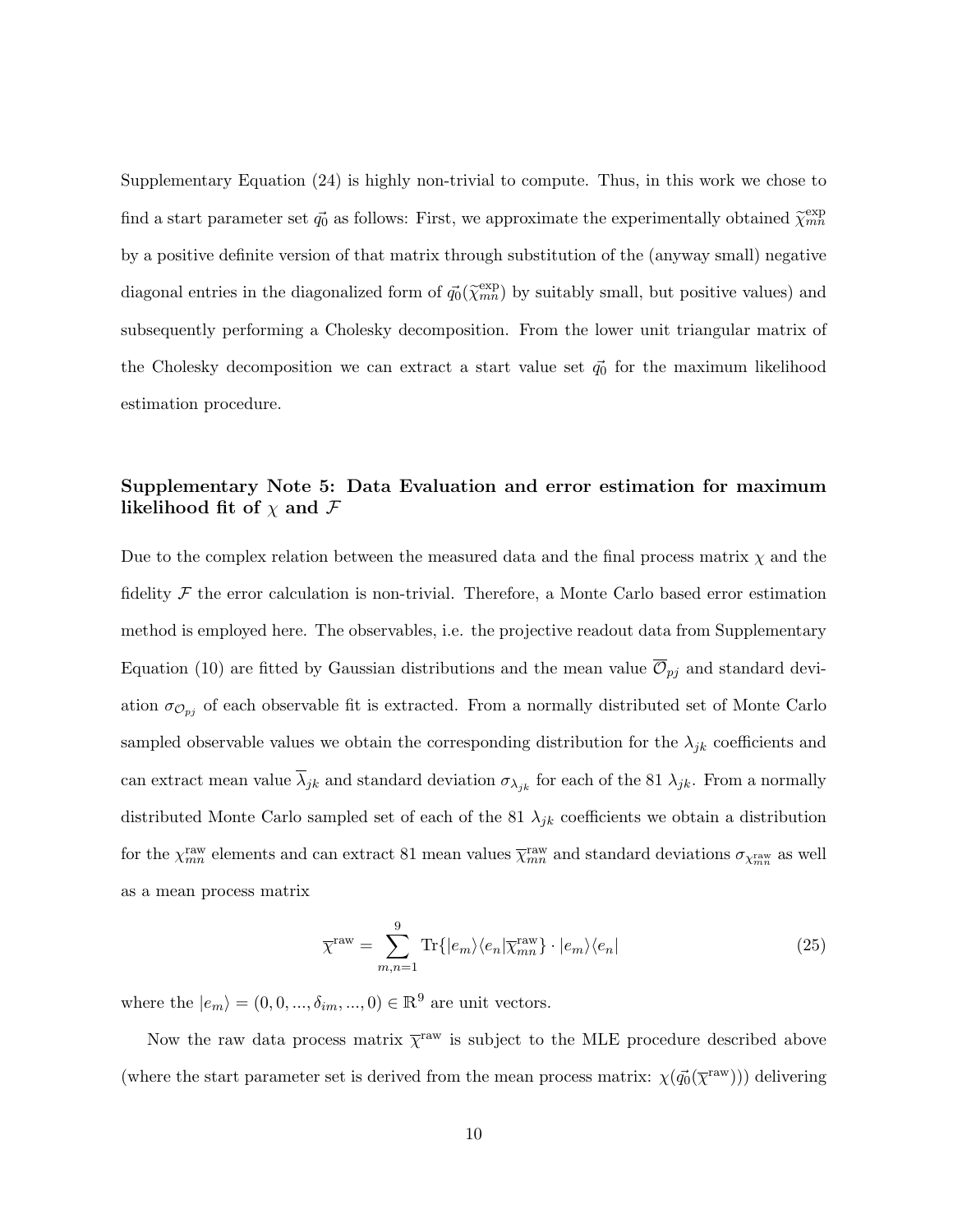a fitted process matrix  $\bar{\chi}^{\text{MLE}}$ . Ultimately, the total process fidelity of the *i*-th gate is computed with respect to the MLE fitted process matrix  $\overline{\chi}_{i}^{\text{MLE}}$  as

$$
\mathcal{F}_i = \text{Tr}(\overline{\chi_i}^{\text{MLE}} \chi_i^{\text{theo}})
$$
\n(26)

providing a reasonable figure of merit for the achieved performance of the quantum gate of interest.

In order to obtain an error estimation for this MLE fitted process matrix and the fidelity a large sample of normally distributed  $\chi_{mn}^{\rm raw\ MC}$  with the previously determined standard deviation  $\sigma_{\chi_{mn}^{\text{raw}}}$  is subject to the maximum likelihood procedure as well resulting in a non-Gaussian distribution for the  $\chi_{mn}^{\text{MLE MC}}$ . The error of the fidelity was derived from the (in general asymmetric) distribution of the fidelities computed from the respective Monte Carlo sets  $\chi^{\text{MLE MC}}$ . The error bars given in the main article cover a 68.3% confidence interval around the fidelity values  $\mathcal{F}_i$  and have to be seen as an upper bound error estimate, as the Monte Carlo sampled sets of  $\chi_{mn}^{\text{raw MC}}$ elements were uncorrelated. The obtained fidelity errors are in good agreement with the residua between the fidelities computed from the unfitted  $\bar{\chi}^{\text{raw}}$  and the fidelity computed from the fitted  $\overline{\chi}^{\text{MLE}}$ .

In order to remove the fidelity bias originating from the infidelity of the characterizing quantum process tomography itself, the extracted fidelities of the *i*-th holonomic quantum gate  $\widetilde{F}_i$ were obtained from a normalization of the respective total process fidelity  $F_i$  by the fidelity of the identity gate  $F_{\text{ID}}$ :  $\widetilde{F}_i = \frac{F_i}{F_{\text{II}}}$  $\frac{F_i}{F_{\rm ID}}$ .

## Supplementary References

[1] Gilchrist, A., Langford, N. K. & Nielsen, M. A. Distance measures to compare real and ideal quantum processes. Phys. Rev. A., 71, 5, 062310 (2005).